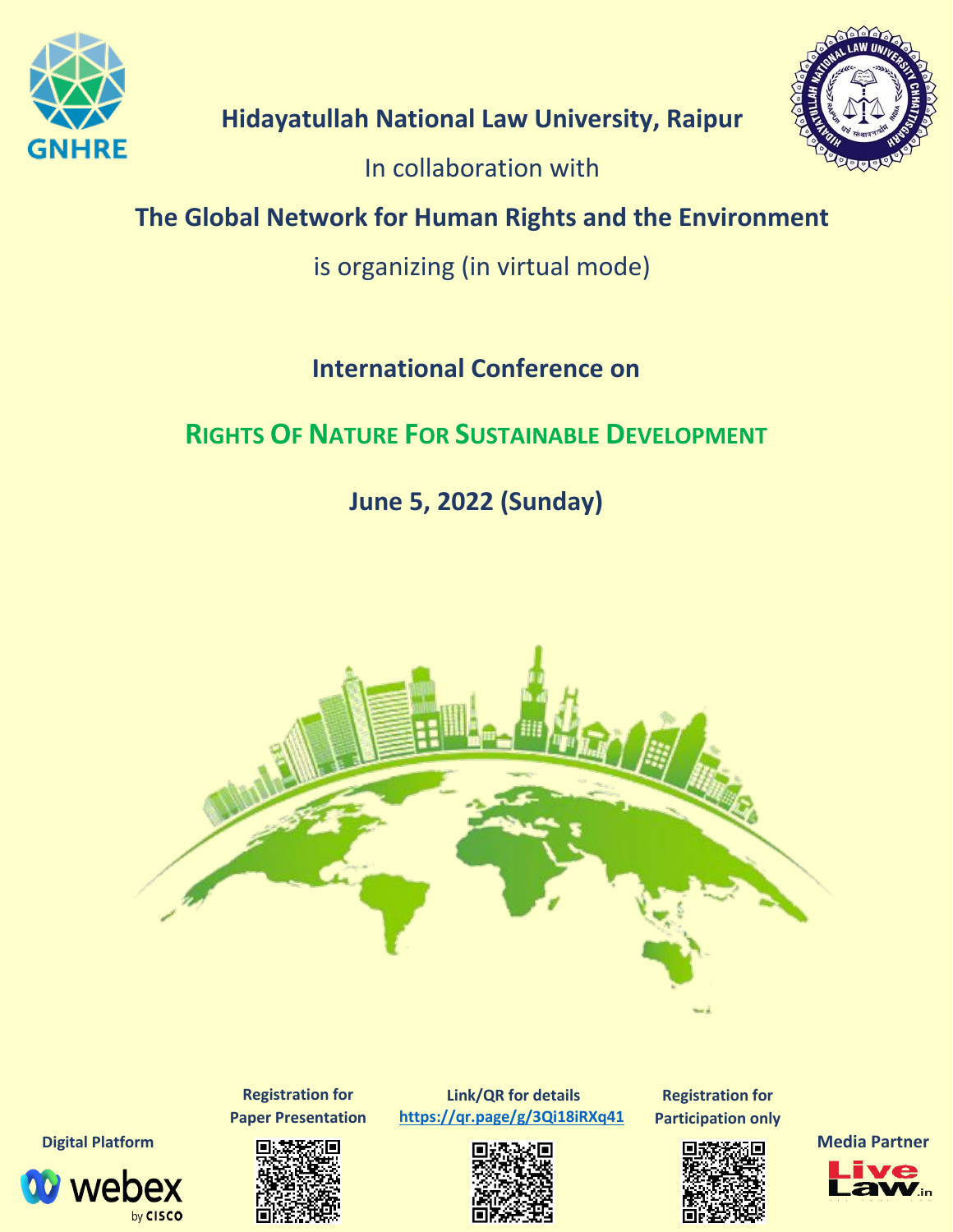# **International Conference on**

# **RIGHTS OF NATURE FOR SUSTAINABLE DEVELOPMENT**

# **June 5, 2022 (Sunday)**

Hidayatullah National Law University (HNLU) was established under the Hidayatullah National University of Law, Chhattisgarh, Act, (No. 10 of 2003). It is recognized by the University Grants Commission u/s 2(f) and 12(B) of the UGC Act, 1956, and also by the Bar Council of India u/s 7 (1) of the Advocates Act, 1961. HNLU is the first National Level Institute established in the new State of Chhattisgarh in the year 2003 and the sixth Law University in the country. HNLU has been ranked 5th in India Today Ranking 2021 and 51- 100 on crisis management during COVID by the World's Universities with Real Impact (WURI) Ranking 2021 and 201-300 among the innovative and emerging Universities by WURI and is set to scale new benchmarks in the years to come.

**Hon'ble Mr. Justice Arup Kumar Goswami**, Chief Justice, High Court of Chhattisgarh is the Chancellor of the University. **Prof. (Dr.) V. C. Vivekanandan**, former MHRD Chair Professor of IP Law at NALSAR University and also former Dean of the Rajiv Gandhi School of Law, IIT Kharagpur and School of Law, Bennett University is the Vice-Chancellor of the University. **Prof. (Dr.) Uday Shankar** is the Registrar of the University.

## **CONFERENCE THEME**

June 5 is celebrated as World Environment Day to commit to the cause of protection of the environment and increase awareness amongst people. In the last six decades, the Day serves as a platform to deliberate a range of issues such as marine pollution, human overpopulation, global warming, and wildlife crime. The concept of Rights of Nature has evolved over the past decade on a wide range of national and international issues and it's been reflected in court decisions as well. In the last couple of years, the rivers Ganges and Whanganui, etc. have attracted news for being recognized as possessing legal personality and rights. Rights of Nature have been observed as a catalyst for changing global governance to solve critical environmental challenges.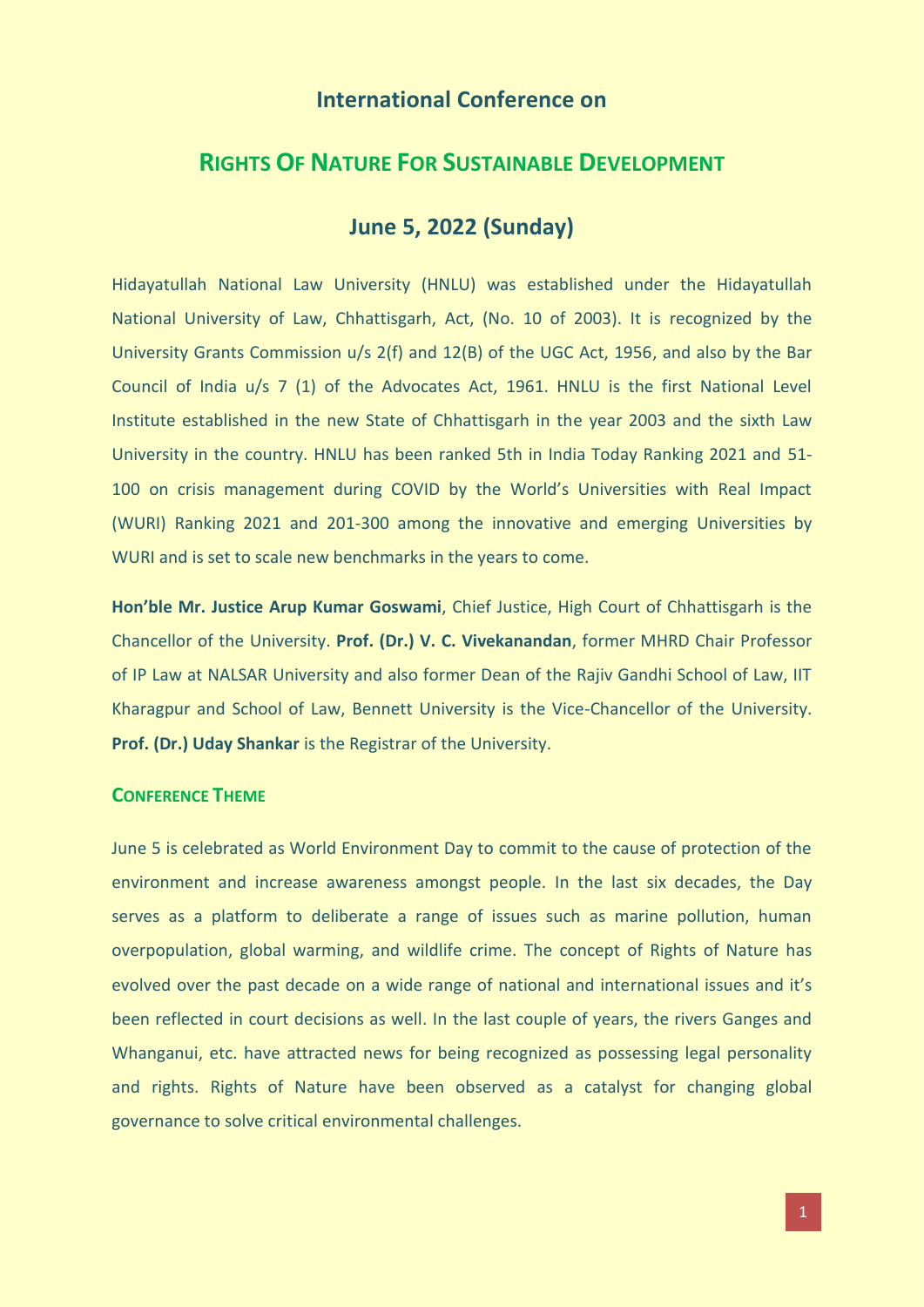The theme of this year is '*Only One Earth*', highlighting the need to live sustainably in harmony with nature by bringing transformative changes. The policy prescriptions, legal instruments, and advocacy will play a significant role in fulfilling the thematic goal identified this year.

In pursuant to the responsibility toward the cause of the environment, the Hidayatullah National Law University along with the Global Network for Human Rights and the Environment is organizing an International Conference on Rights of Nature for Sustainable Development. The Conference will bring together people from a range of specialists and backgrounds for a cross-disciplinary discussion on the rights of nature

#### **PARTNERSHIP**

HNLU is going to organize the international conference along with the Global Network for Human Rights and the Environment [\(www.gnhre.org\)](http://www.gnhre.org/)

### **STRUCTURE OF THE CONFERENCE**

The Conference will be organized in the following two parts:

- Part A: Panel Discuss Scholars from abroad/India (4 panellists) One-hour duration
- Part B: Presentation of Selected Paper Two Hours Duration

#### **BROAD THEMES**

Articles / Research papers are invited on any of the following sub-themes:

- **Rights of Nature v. Rights to Nature**
- **Rights of Nature v. Sustainable Business**
- Rights of Nature & Role of the Stakeholders for Sustainable Development
- Rights of Nature & Role of Institutional Mechanism
- **Rights of Nature & Human Rights**
- Rights of Nature & Green Economy
- **Rights of Nature & Global Biodiversity**
- **Rights of Nature & Greening Finance**
- **Rights of Nature & International Trade**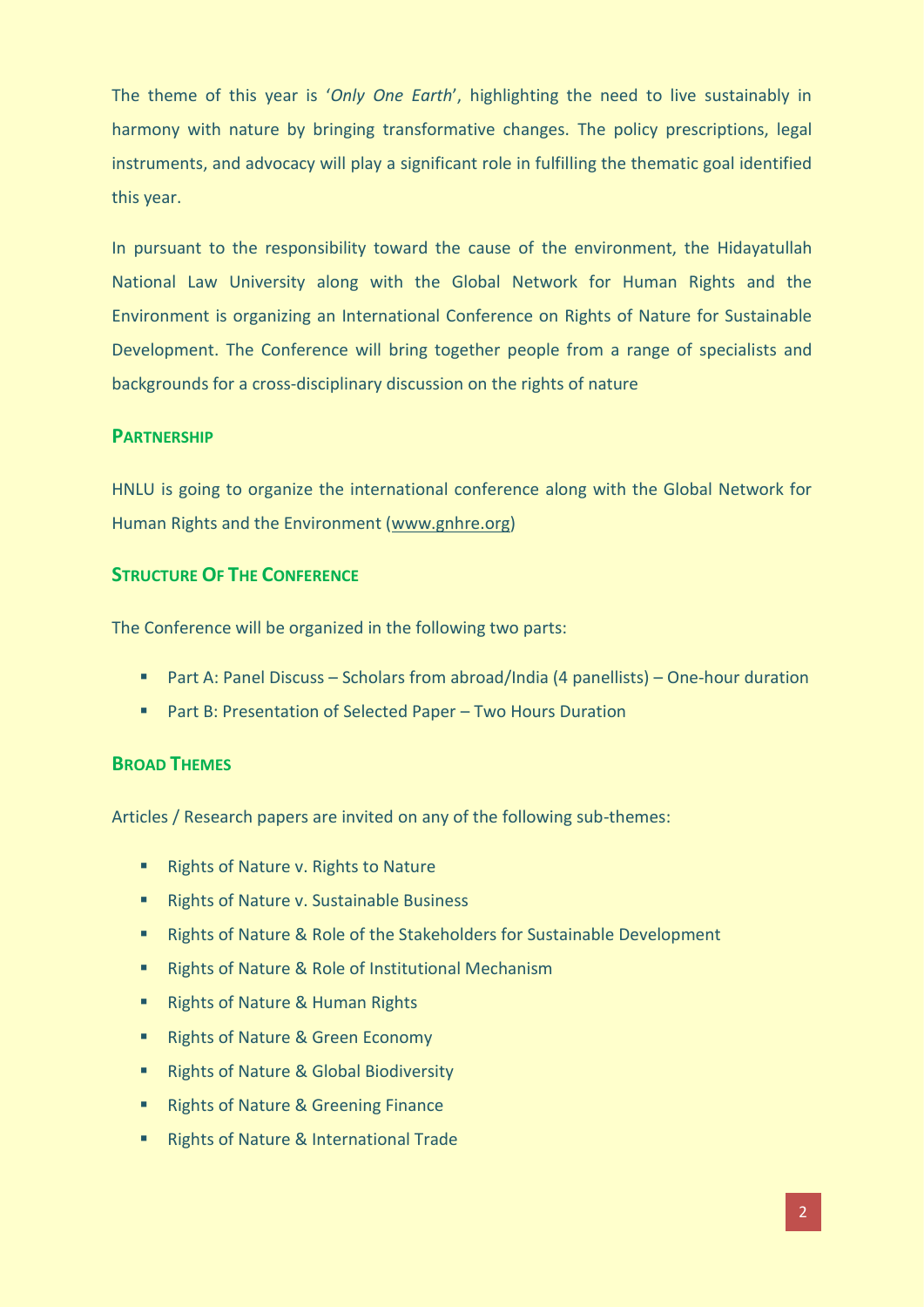These sub-themes are only suggestive and are not exhaustive. Papers that are not covered under the above-mentioned sub-themes yet holding relevance in the thrust area may also be considered.

# **CALL FOR PAPERS**

Papers are invited from the Academicians, Judicial Officers, Researchers, Professionals, Practitioners, Students of law, and environmental science, and other stakeholders on the emerging issues and related areas on the broader sub-themes given above.

The Selected papers will be published based on quality.

### **DATES TO REMEMBER**

Deadline for the Submission of Full Paper with Registration fee: **May 31, 2022 (Tuesday)** Intimation of Full Paper Acceptance for Paper Presentation: **June 1, 2022 (Wednesday)** Date of Conference: **June 5, 2022 (Sunday)**

### **REGISTRATION FEES**

- **For Academicians/Professionals and Research Scholars: INR 500 (For Co-authors** INR1000)
- **For Students: INR 300 (For Co-authors INR 600)**
- **For participation only: INR 200**

#### **Note:**

Co-authorship of up to two co-authors is allowed. In case co-authors are from two different heads mentioned above respective registration fees shall be paid individually.

#### **BANK DETAILS**

**Account Holder's Name:** Registrar, Hidayatullah National Law University, Raipur **Bank Name:** IDBI Bank **Account No.:** 1188102000000806 **IFSC Code:** IBKL0001188 **MICR Code:** 492259503 **Branch Name**: HNLU Campus Branch, Uparwara, Naya Raipur **Account Type**: Current A/C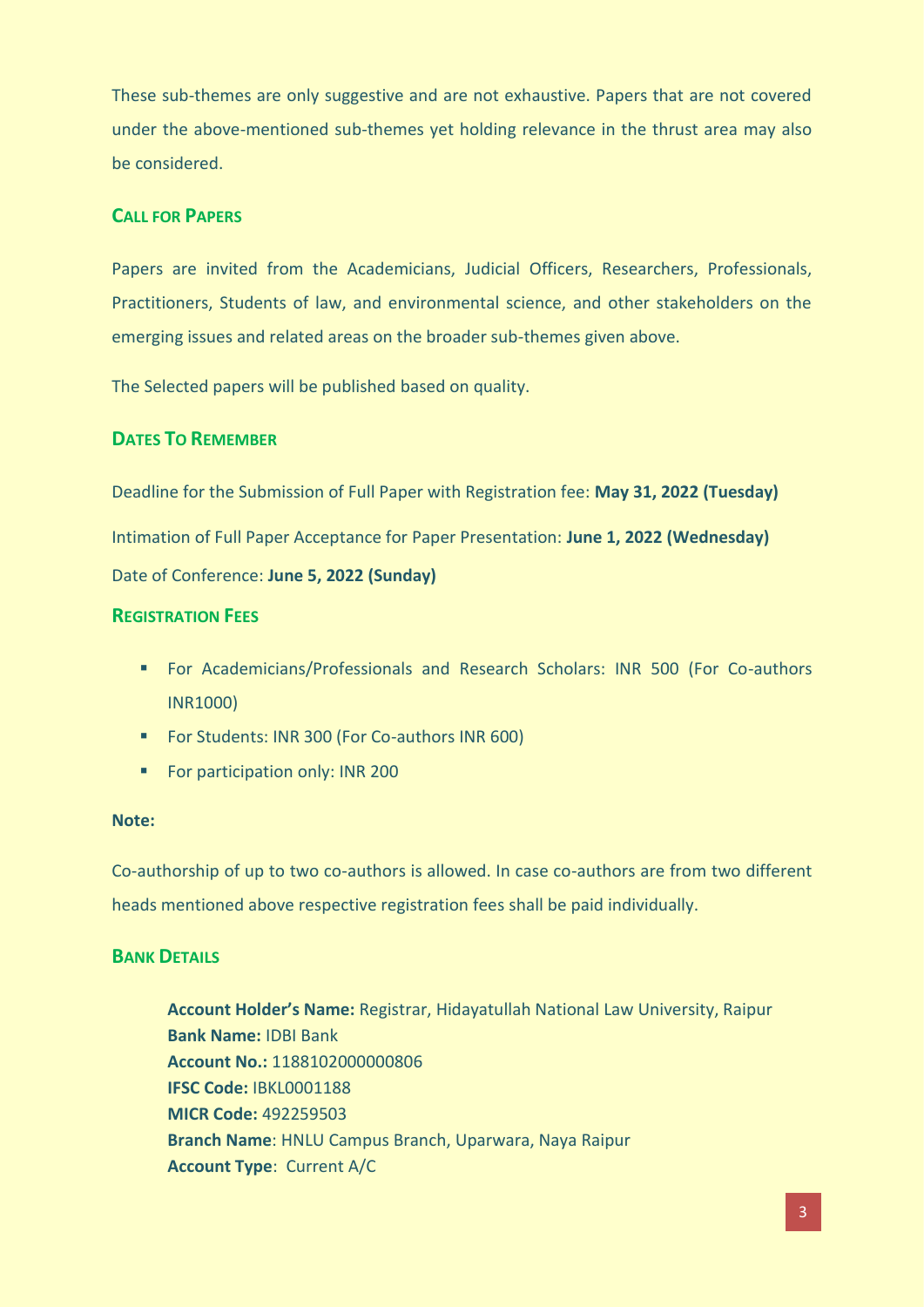## **SUBMISSION GUIDELINES**

- 1. The abstract of 200 250 words accompanied by a brief profile of the author/s indicating his/her email ID, contact number, designation, and official address.
- 2. The word limit for a full paper along with an abstract is 2500 3000 words (excluding footnotes) submitted in MS Word Format.
- 3. It must be typed in Times New Roman Font Size 12 on A4 size paper with1" margin on all sides with 1.5-line spacing.
- 4. Plagiarized papers shall be summarily rejected.
- 5. For references and bibliography, the author(s) are required to follow the Bluebook: A Uniform System of Citation.

The full paper along with the abstract must reach the conference secretariat on or before May 31, 2022, through the following link/QR code:

### **For Paper Presentation -**

[https://docs.google.com/forms/d/e/1FAIpQLScDDAimwez3Msi8bOnkMaDNHzAqz4ChkrNRr](https://docs.google.com/forms/d/e/1FAIpQLScDDAimwez3Msi8bOnkMaDNHzAqz4ChkrNRrbQs04i6CIzi0g/viewform?usp=sf_link) [bQs04i6CIzi0g/viewform?usp=sf\\_link](https://docs.google.com/forms/d/e/1FAIpQLScDDAimwez3Msi8bOnkMaDNHzAqz4ChkrNRrbQs04i6CIzi0g/viewform?usp=sf_link)

#### **For Participation -**

[https://docs.google.com/forms/d/e/1FAIpQLSd7Pu2y6FNLS6buJg3sX1wtT1C3LrwWFGODXb](https://docs.google.com/forms/d/e/1FAIpQLSd7Pu2y6FNLS6buJg3sX1wtT1C3LrwWFGODXbbWK8gPoEnnfQ/viewform?usp=sf_link) [bWK8gPoEnnfQ/viewform?usp=sf\\_link](https://docs.google.com/forms/d/e/1FAIpQLSd7Pu2y6FNLS6buJg3sX1wtT1C3LrwWFGODXbbWK8gPoEnnfQ/viewform?usp=sf_link)

## **CONFERENCE SECRETARIAT**

#### **Advisory Board:**

- **Prof. (Dr.) V. C. Vivekanandan, Hon'ble Vice-Chancellor, HNLU Raipur**
- **Prof. (Dr.) Uday Shankar, Registrar, HNLU Raipur**
- **Prof.** (Dr.) Yogendra Kumar Srivastava, Dean-Outreach and Regulatory Compliance

#### **Organizing Committee:**

- Dr. Ankit Awasthi, Assistant Professor Secretary
- Dr. Rana Navneet Roy, Associate Professor Co-Secretary
- Mr. Jeevan Sagar, Assistant Professor Member
- Mr. Abhinav Shukla, Assistant Professor Member
- **Mrs. Urvi Shrivastava, Assistant Professor Member**